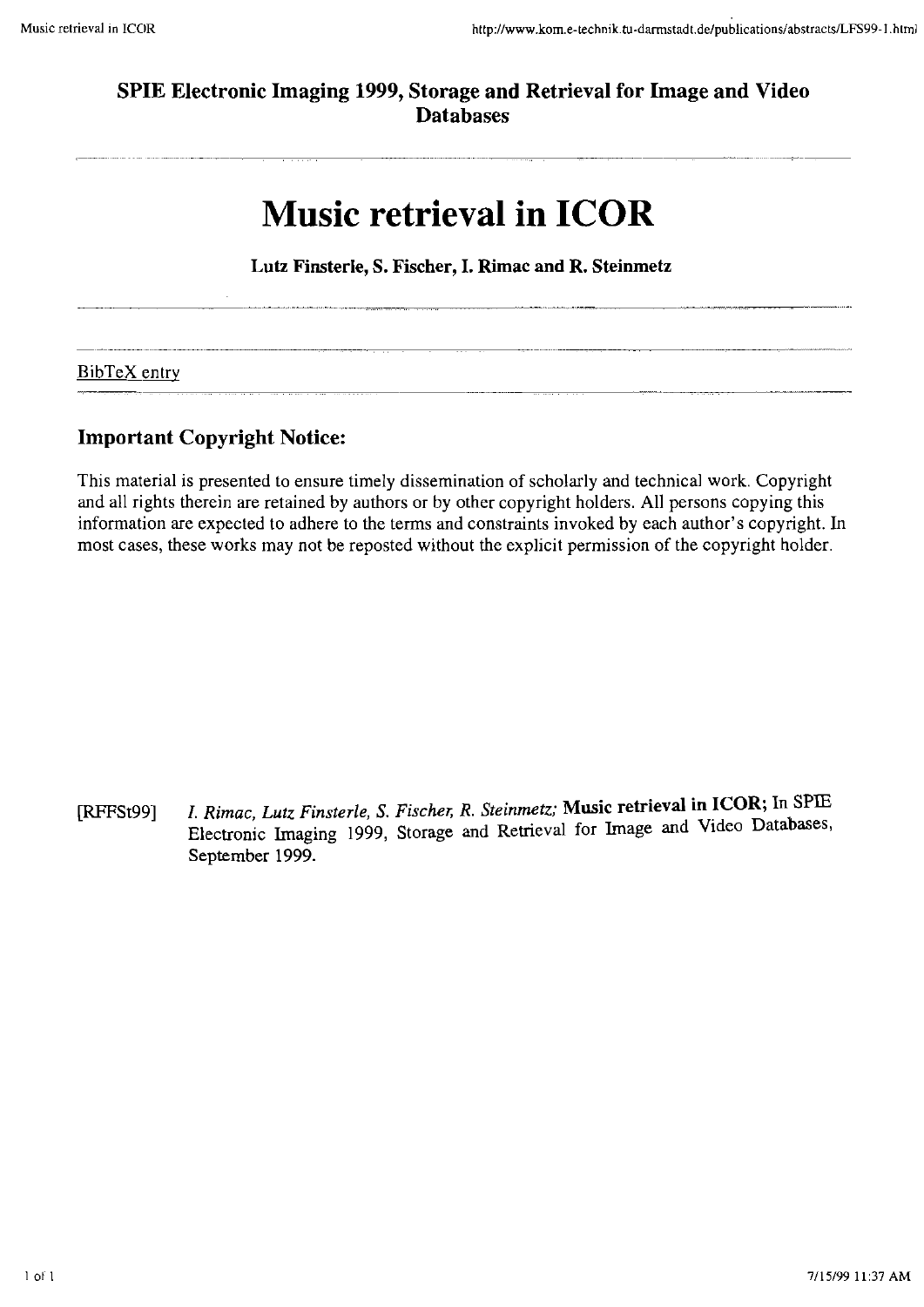# **Music Retrieval in ICOR**

Lutz Finsterle<sup>1</sup>, Stephan Fischer<sup>2</sup>, Ivica Rimac<sup>2</sup>, and Ralf Steinmetz<sup>2,3</sup>

1

Institute of Comrnunication Networks and Computer Engineering (IND) University of Stuttgart Pfaffenwaldring 47 · D-70569 Stuttgart · Germany

 $\mathcal{D}$ 

Industrial Process and System Communications Departmenr of Electrical Engineering and Information Technology Technicai University of Darmstadt Merckstr. 25 · D-64283 Darmstadt · Germany

> 3 GMD IPSI

German National Research Center for Information Technology Dolivostr. 15 · D-64293 Darmstadt · Germany

email: finsterle@ind.uni-stuttgart.de, {fisch, rimac, rst}@kom.tu-darmstadt.de

# **Abstract**

In this paper we describe music retrieval in ICOR (Intelligent COntent Retrieval), a project of Darmstadt TU. It is the goal of ICOR to find new interfaces to support applications of music video and music CDs. AIthough the project consists of audio and video analysis we concentrate on a description of the audio algorithms in this paper. We describe our MPEG-7 like data structure to store meta information for music pieces and explain which algorithms we use to analyze the content of music pieces automatically. We currently use an applause detection to distinguish live music from studio recordings, a genre classifier to distinguish pieces with beats (for example disco musicj from classical music, and a singer recognition.

**Keywords:** Content processing, automatic audio classification, audio analysis, audio retrieval.

# **1 Introduction**

In the last decade audio and video content processing became a major research issue,. Early works dealt with the automatic recognition of video cuts [ZKS93] and with the automatic recognition of genres like newscast [ZGST94, FLE95] or sports games [GSCZS95]. Since that a great variety of different approaches to the automatic analysis of video and audio have been described. These can be categorized as follows: . Fundamental research.

Content-based research addrcsses a lot of fundamental problems, for example image similarity [SCA98], or a recognition of video cuts [ZKS93]. Also many other research areas are involved, for example image processing, neural networks or signal processing.

General indexing and retrieval systems.

Starting with QBIC [FSNA<sup>+95</sup>], systems such as Informedia [SC95], Virage [www.virage.com], and VideoQ [CCMSf97] which provide methods for retrieving digital images and videos by using visual examples andlor sketches for querying, and matching statical and dynamical visual cues, such as color, texture, shape, motion, and spatio-temporal composition attained rhe nttention of the puhlic. These sysrems are not restricted in icrms **oi** applicability for different purposes. r queryin<br>ompositic<br>orposes.<br>——————

This work is supported in part by Volkswagen-Stiftung, Hannover, Germany.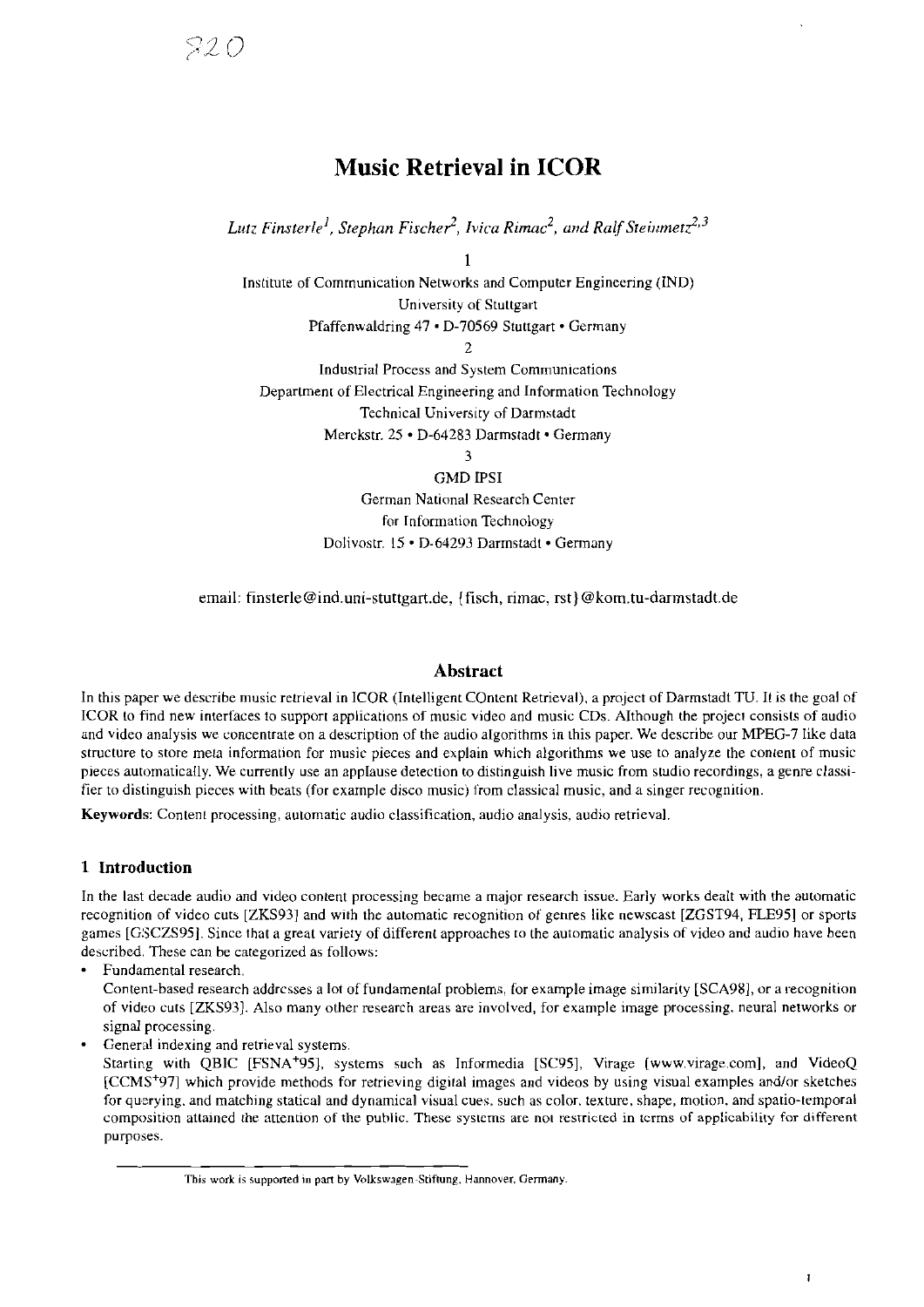- Specialized indexing and retrieval systems.
	- Specialized systems have been described which focus on the implementation and solution of problems which are narrow in a sense that the solution cannot be adapted to other applications. An example is the image retrieval for petroleum applications described in [LSCB99].

Many systems which have been described follow a bottom-up approach, as the algorithms which have to be used to implement the specific parts of a system are developed and the system is then assembled from those.

A general problem which can be observed is that many projects implement their own set of algorithms. This can be explained by the fact that content processing algorithms are often application-specific and cannot be reused in another context. Another disadvantage is that many published algorithms tend to claim that their new algorithm is the best, but that neutral performance comparisons like [BR96,Lie99] are quite rare. Another problem is that many systems provide a complex user interface where the natural interaction in the form of text is neglected. It can be assumed that only those systems will be accepted widely which provide a straightforward look and feel and which hide the nature of algorithms from the user.

In this paper we present the ICOR (Intelligent COntent Retrieval) system currently being developed at the Technical University of Darmstadt. ICOR is used to index and retrieve music pieces from different genres (classical music, rock music, jazz and soul). The difference between other systems and ICOR is that we follow a top-down approach based on an MPEG-7 like model of music clips. Our approach hence starts with a user interface with a common look and feel. The needs of the user interface are then mapped onto our data model. Using the model we are able to derive the set of algorithms which have tobe incorporated into the system, enabling us to reuse those algorithms which seem to be state of the arl (for example cut detection). The paper hence explains the audio data model and highlights the audio algorithms necessary for our purpose. We understand ICOR as a first but promising step into the direction of developing powerful but natural user interfaces, using the emerging MPEG-7 standard to develop content retrieval systems which center around the needs of the end-user.

The paper is structured as follows: in Section 2 we explain the data model we use to structure the content of music pieces. We also derive the algorithms necessary to analyze the underlying content. In Section 3 we explain the algorithms we use to analyze the content of music pieces. Section 4 presents our experimental results. Section 5 concludes the paper and provides an outloot.

# **2 ICOR Data Model**

ICOR aims at indexing and retrieving pieces of music, which have been recorded either from a video oi from an audio CD. The functionality we offer to the user consists of the following aspects:

- retrieval of name of artist or director,
- retrieval of title of piece of music
- retrieval of genre (classical music, rock music, jazz, and soul music)
- search for pieces which are slower/faster/equally fast with regard to a reference clip
- $\ddot{\phantom{0}}$ search for similar pieces.

Having performed a search the User gets a scrollable list which contains the possible answers. Clicking on one of the answers Opens a player which plays back a piece of music. To be abIe to rnap the requirements of the User interface to the necessary algorithms we use an MPEG-7-like music model. As MPEG-7 is an emerging standard, no obligatory model can be used. However, the MPEG gioup uses a set of proposals in the standardization piocess. Our model has been developed based on these proposals. We currently use the following model where we highlight the content similar to the language C instead of XML for ihe sake of clarity.

| data_struct(genre_type) {<br>$type = list:$<br>values='blues','rock','soul','classic', | data_struct(song_type) {<br>$t\nu$ pe=list:<br>values='studio', live'; | $data_structure()$<br>type=string; |
|----------------------------------------------------------------------------------------|------------------------------------------------------------------------|------------------------------------|
| 'iazz ;                                                                                |                                                                        |                                    |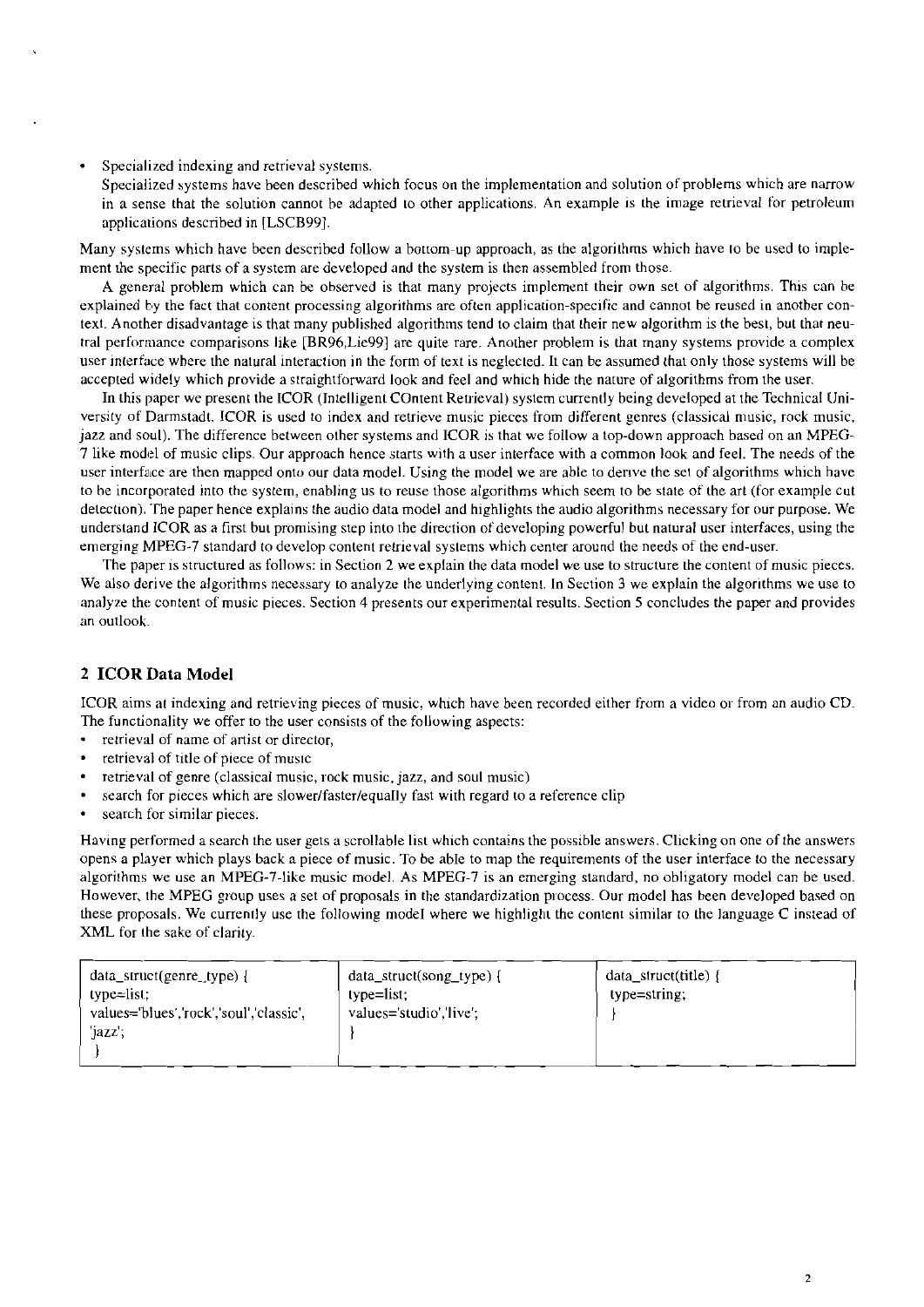| $cd(1D=string)$ {<br>utle=string<br>type=string<br>artist=string // name of artist<br>session_type=song_type<br>genre=genre_type<br>label=string<br>company=string<br>date=DATE<br>link=string<br>song=list(song_type) | data_struct(song_type)<br>title=string<br>type=song_type<br>genre=genre_type<br>label=string<br>company=string<br>$date=DATE$<br>info {string}<br>description=descriptive_data<br>vocals=list(lead_vocals)<br>$musicians = list(musician)$<br>$applausé = applausé_type$ | data_struct(artist)<br>name=string<br>type=genre<br>link=string                                              |
|------------------------------------------------------------------------------------------------------------------------------------------------------------------------------------------------------------------------|--------------------------------------------------------------------------------------------------------------------------------------------------------------------------------------------------------------------------------------------------------------------------|--------------------------------------------------------------------------------------------------------------|
| data_struct(applause) {<br>type=string<br>position(){<br>$start = TIME$<br>$end = TIME$<br>duration=TIME<br>extracted_by(){see above}<br>link=string                                                                   | data_struct(musician) {<br>vocals()<br>list(artist)<br>instruments()<br>list(artist, instrument_type)                                                                                                                                                                    | data_struct(lead_vocals) {<br>$name=string$<br>$extracted_by()$<br>$name = matrix vector raw$<br>link=string |
| data_struct(bpm_type){<br>value=integer<br>$extrated_by()$<br>$name = matrix vector raw$                                                                                                                               | data_struct(descriptive_data) {<br>beats_per_minute=bpm_type<br>link=string                                                                                                                                                                                              | data_struct(instrument_type) {<br>name=string<br>link=string                                                 |

# **3 Audio Analysis**

To fill the proposed MPEG-7 model with meta data audio features have to be extracted automatically. The algorilhms we apply include:

- an algorithm to detect whether the examined piece is a live or a studio production. To achieve this goal we search for appearances of applause or massive hand clappings within the audio data, considering that applause is represented as a statistical energy distribution over some specific frequency band.<br>an algorithm to calculate the beats per minute of a music piece to be able to take the decision what kind of genre the
- examined data belongs to.
- $\bullet$ The last and most complex analysis is needed for a singer recognition. The algorithm we use grounds on the extraction of the unchangeable vocal track characteristics every artist has.

The mechanisms and algorithms for the automatic classification described above will now be described in detail, starting with the detection of applause within the audio data stream.

#### **3.1 Applause Detection**

Applause can be represented as a frequency band where the energy is distributed statistically. This is due to the fact that applause can be modeled as peaks which are distributed statistically. In Figure 1 a close relation between the synthesized applause signal and gaussian noise filtered by a bandpass digital filter can be observed. This phenomenon can be taken for common with slight parameter changes for different recordings. These parameters are mainly the center frequency of the frequency distribution and the width of the frequency band.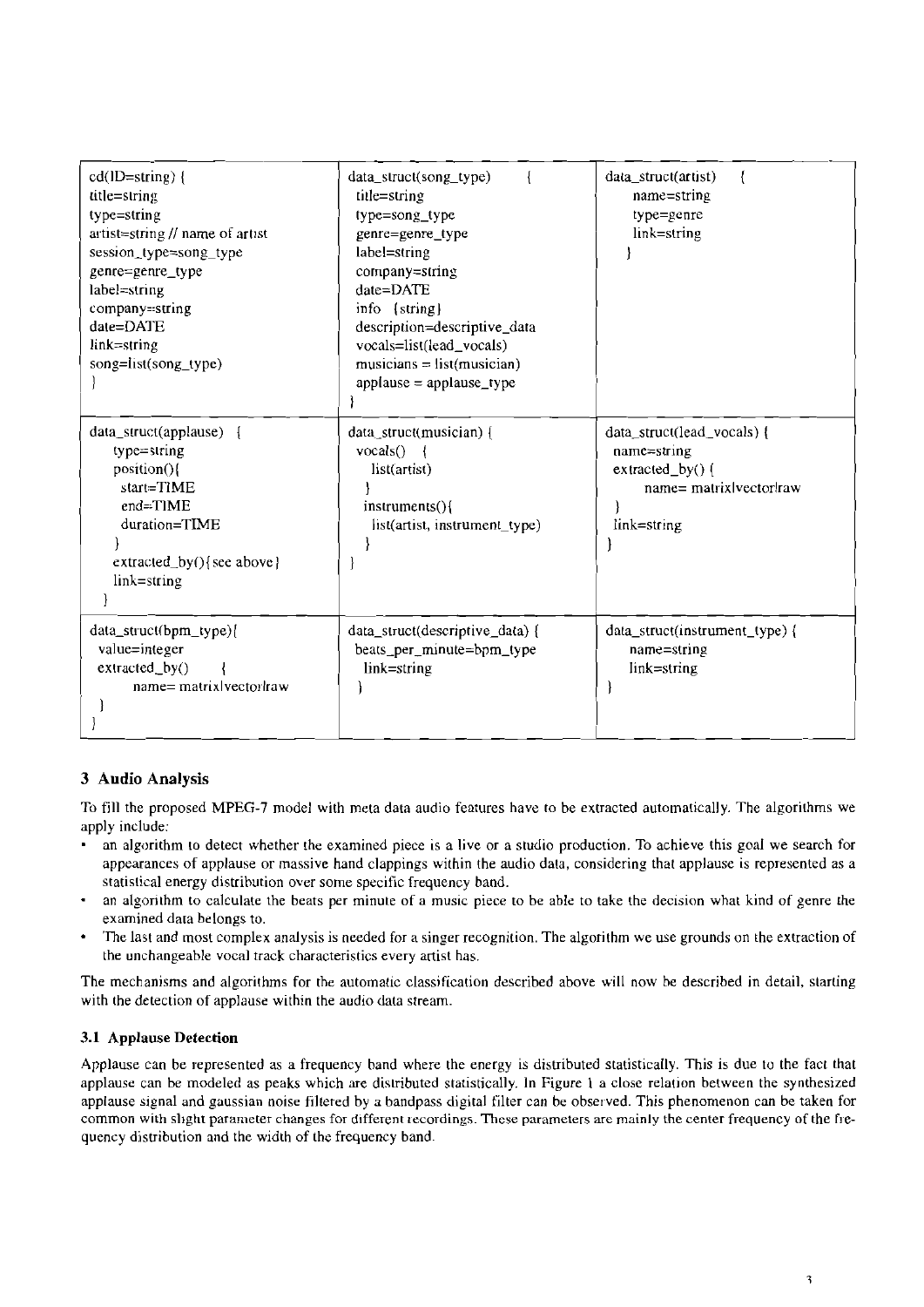

*Figure 1*: Spectral plots of synthesized applause and filtered noise

To be able to recognize applause we propose to calculate the gravity point and the variance of the energy/ frequency distribution of every frame. If the difference of subsequent values is close to constant during some interval  $\Delta_i$ , we observed that it is very likely that there is an occurrence of applause.

#### **3.2 Detection of Applause in the Audio Data Stream**

Our algorithm starts with the computation of a time frequency representation of the audio data using the Fourier Time Transformation (FTT) [Ter72, TGS82] using a similar algorithm as described in [HeKe92]. The Fourier Time Transformation is described by the following formula:

$$
P(t_i, f_i) = \int_{0}^{T} p(t) e^{-i\omega t} e^{-a(t - t_i)} dt
$$

The frequency distribution has to be computed with a varying time scale to obtain an acceptable performance, reducing the distance between two analysis points when a match has been detected. Hence, the recognition of an applause segment present during the iime when the pattern can be found can be done in **1i** reasonable amount of tinie. To locate ihe applause pattern examine the statistical features of a time interval. The power spectrum of applause is illustrated in Figure 2. This dense kind of spectrum is generated by overlaying a sequence of 15 frames.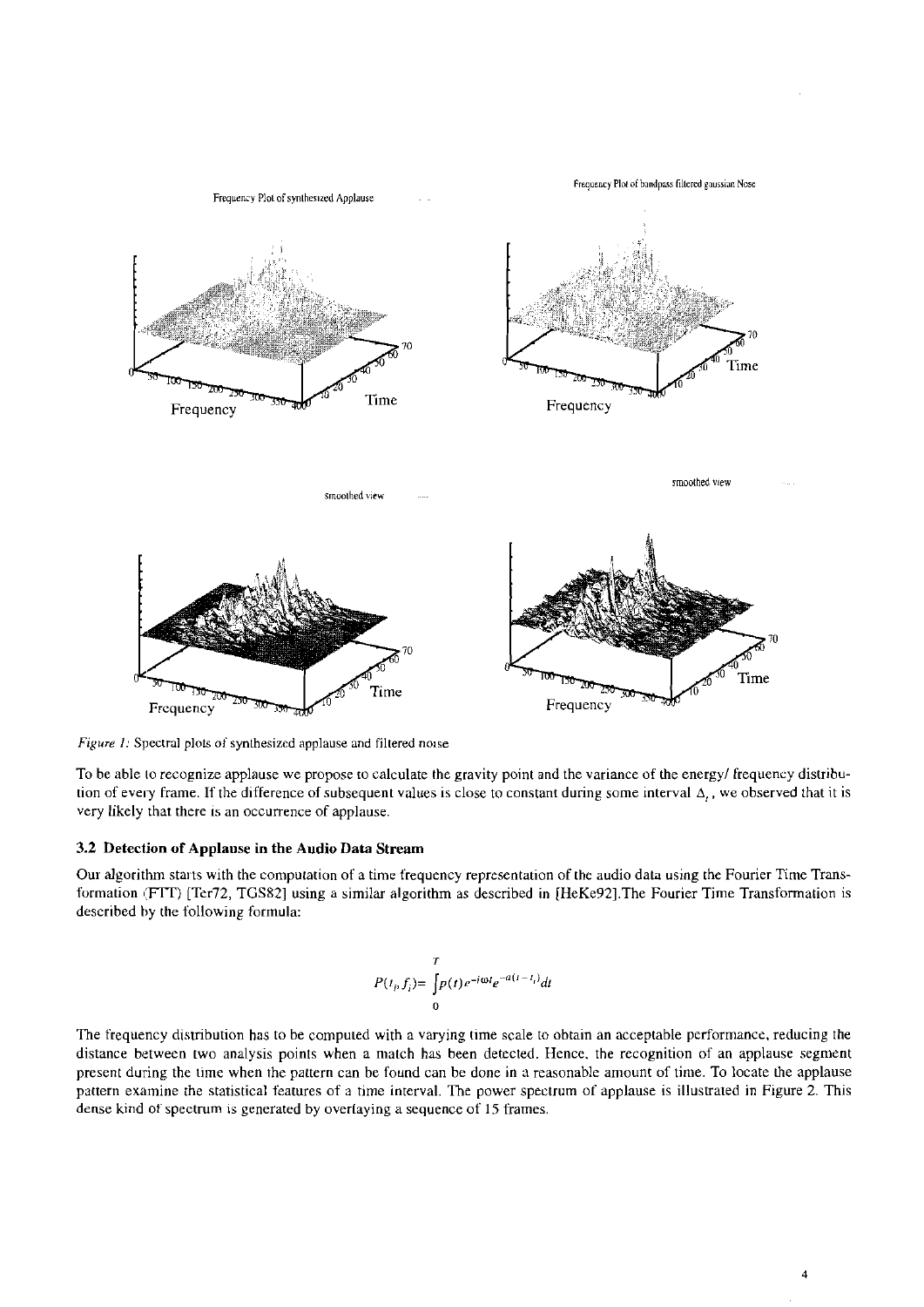Having calculated the energy distribution of the signal over all frequencies at a given time t, the mass center and the distribution of the energy around the center have to be calculated. If these data meet a statistical distribution, we consider this as a matching pattern for applause. We then refine the time scale to verify the occurrence and to detect the begin and the end of the applause sequence to be stored in our MPEG-7 data rnodel. This approach also allows for a manual verification of the recognition result. If applause has been located within the audio data the piece is marked as a "live"-recording.



**Figure** 2: Mean energy over frequency with Gauss-fitted function

#### *3.3* **Recognition of Drum and Bass**

The human perception of rhythm mostly uses the structure of the lower frequencies of sound, as well as steep increases of volumelloudness to sy nchronize the occunences. Thus we consider these items as the key paits of the detection process [SPE96a, Pfei99]. Music pieces often use rhythm instruments similar to drums or bass-guitars.

In Figure 3 the temporal signal and the resulting energy distribution of a drum and a bass note are displayed. It is can be observed that the steep increase of loudness can be detected easily. Our approach focuses on this observation, using a lowfrequency band for detection. An advantage of that approach is also the lower computational cost.

Assuming that the beats per minute and the rhythm structure do not vary to a large extent in the given audio data, and that the audio data only contains a single piece of music we use two different methods to recognize Ihe beat of a music piece:

- a method to count the beats per minute and
- a method to determine the genre of that piece.

The overall quality of the information about the beats per minutes and about the rhythm structure depends on the genre of the examined piece. For pop and iock, and especially for dance music these data can be calculated extremely well. However, for jazz or classical music it is very difficult to detect an overall rhythm information. The strength of the resulting data is hence an important hint towards the genre of a music piece.

#### **3.4 Recognition and Vcrification of Vocals**

For the vocals recognition and verification we propose the application of the commonly used Linear Prediction Coding (LPC), refining it as described in [Ter74]. A problern is that normally the vocals do not appear as a single sound within the music track, and are always surrounded by other instrumental music. Arefined Filter technique has tobe used to isolate the vocals frcm the resr of the audio track.

#### **3.1.1 Digital** - **Voice Filter and LPC**

A key issue, **as** described above, is the separation of vocals and whai we would call "background noise" with respect to the vocals. The question arises how to separate these two information channels with respect to the fact that both interleave on some part of the frequency band. The frequency band that can be reproduced from CD-quality data spans from 20 Hz to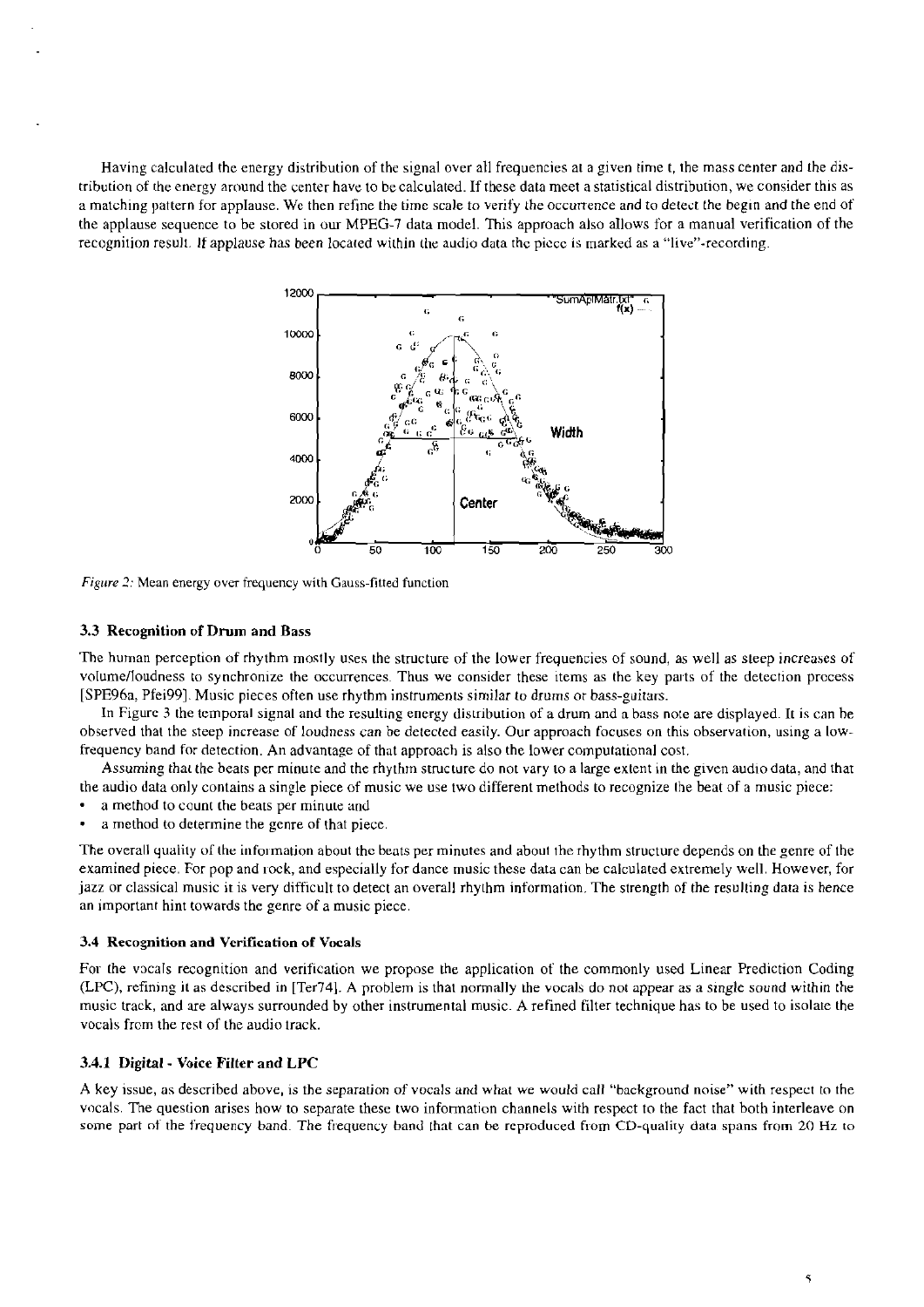20.000 Hz. Normally speech can be found within 100 Hz and 6.000 Hz [Pfei99], however, musical instruments cover almost the whole range.

Speech and also vocals are produced in a special way, that can be physically modeled as a "lossless tube" filter. The model is also the basic idea of all LPC related speech coding systems. In the LPC model speech is produced in the following way (see Figure 4).



Figure 4: Physical model of LPC

The vocal tract as well as the throat and other parts of the human vocal system form some kind of a tube with wider and narrower sections. Considering this as lossless, hence no nasal cavity, this can be modeled mathematically as an IIR-filter (see Figure 5). The coefficients for the filter are calculated using the LPC.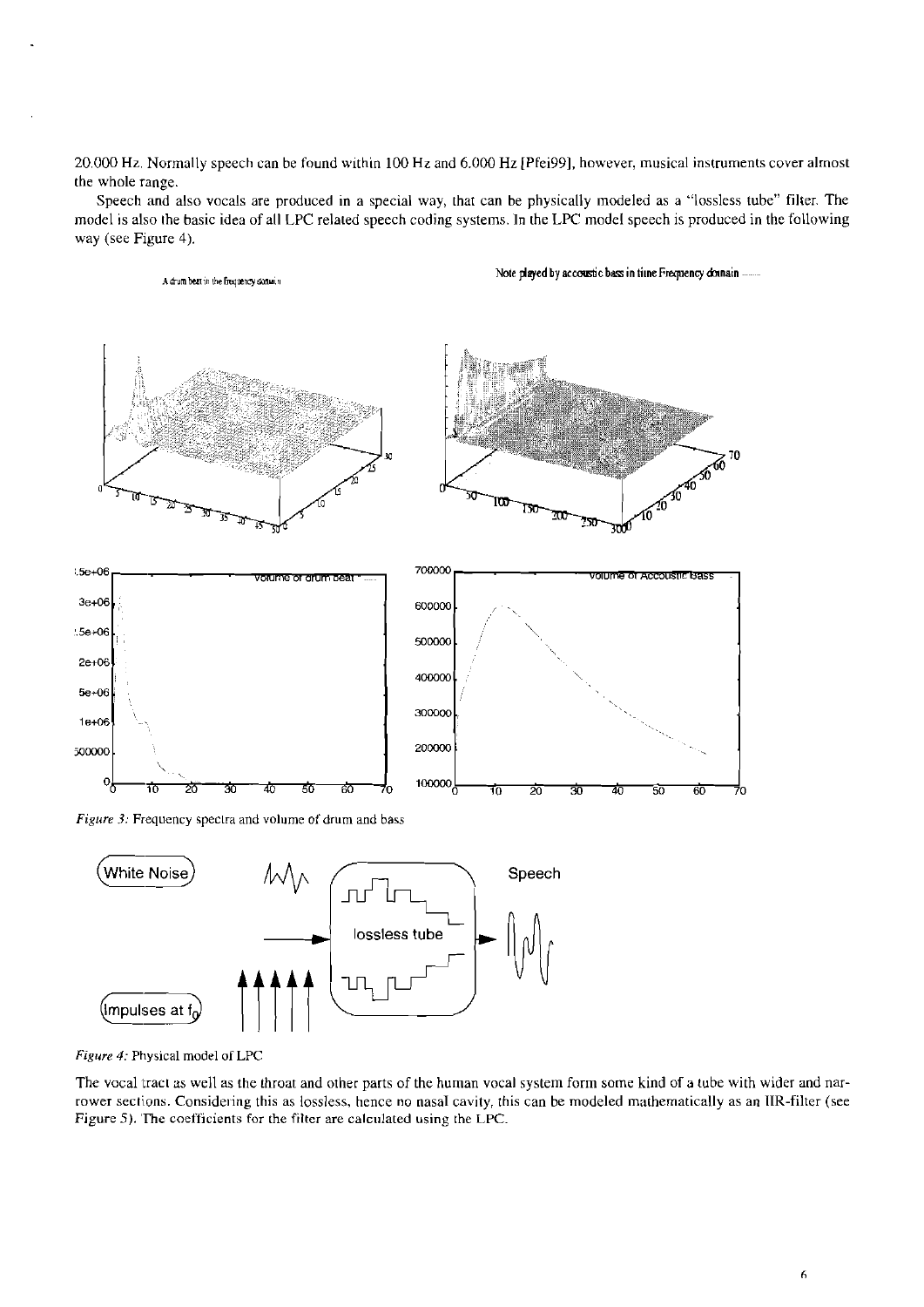

The parameter estimation for Linear-Prediction-Filter coefficients can be found in [Ter74] and[Goo97].





To recognize the vocals of a music piece we are only interested in the voiced parts of the audio data, as for all nasal (unvoiced) sounds the assumptions of the model are not correct. The paranieters may be used for resynthesis, but the estimated parameters are not robust. The voiced/unvoiced decision within our framework is based on the Center Clipping Pitch detector (CLIP) method [Rab76]. The operations to be performed on each frame are (see also Figure 6):



Figure 6: Algorithm to distinguish voiced from unvoiced segments

- pre-processing of a data frame to remove vocal tract information
- picking a clipping level and retain only those sample values that exceed the clipping level
- subtraction of clipping level for positive samples and adding of negative sample values
- compuiation of autocorrelation values of the cenier-clipped signal.

The voiced/unvoiced decision is then based on absence or presence of appropriate peaks. Also an estimation of the pitch period can be derived by this analysis. Figure7 and Figure **8** show the basic steps of the algorithm.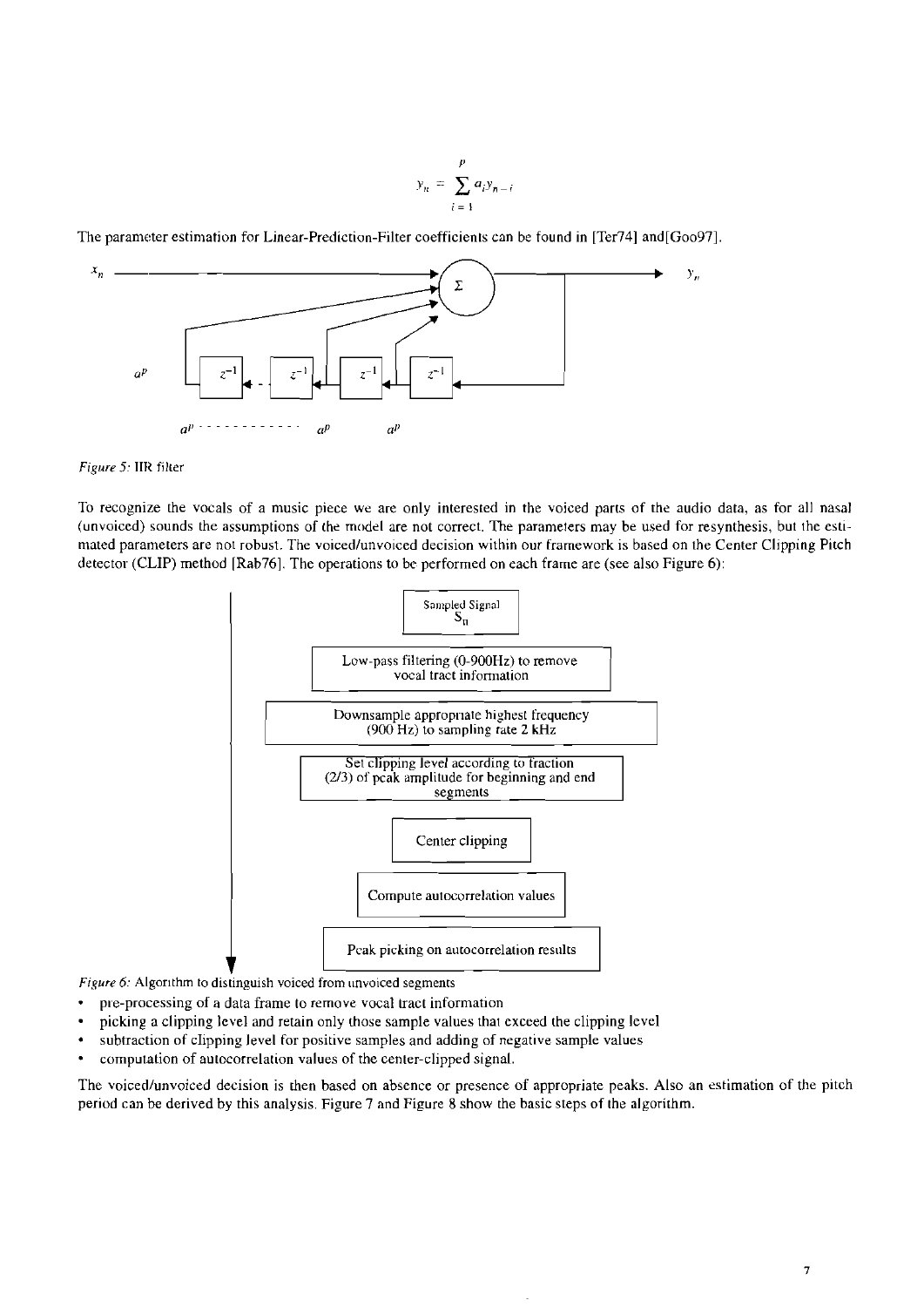Based on the assumption that every human being has some features of the vocal tract ihat do not change while speaking or singing and which are also independent from the language we use linear orthogonal parameters to recognize the vocals. These parameters are a subset of the LPC parameters of all voiced frames. The computation of linear orthogonal parameters has been described in [Goo97].

As mentioned above we try to find a set of parameters which are statistically uncorrelated. Linear prediction parameters are in general significantly redundant. To remove the redundancy we use a conventional eigenvector analysis [CraSl]. Taking into account that we only use those frames which we consider as voiced, the following calculation yields the orthogonal parameters where  $\Omega(k, l)$  denotes the k-th orthogonal parameter in the I-th frame.

First the covariance matrix R of the Iinear prediction parameters of the voiced frames have to be calculated. If  $x(k, l)$ denotes the k-th linear prediction parameter of the I-th voiced frame, the elements of R are given by the following equations:

$$
r_{kl} = \frac{1}{F-1} \sum_{n=1}^{F} (x_{\ln} - \bar{x}_l)(x_{kn} - \bar{x}_k)
$$

$$
\bar{x}_i = \frac{1}{F} \sum_{n=1}^{F} x_{in}
$$

Now these equations have to be solved to get the eigenvalue and the mutually orthogonal eigenvectors.

$$
|R - \lambda_1| = 0
$$
  

$$
\lambda_i e_i = Re_i, l = 1, 2, 3, ..., p
$$

The output of the computation is a set of linearly orthogonal parameters  $\Omega(k, l)$ .

$$
\Omega_{kl} = \sum_{n=1}^{p} e_{kn} x_{nl}
$$

The outpu: of the eigenvector analysis is a set of parameters which aie linearly uncorrelated. These parameters reflect the unchangeable characteristic of the vocal tract of the vocals to be recognized. The mean values of these parameters are sufficient to recognize the vocals of a music piece.

#### **J Experimental ResuIts**

All expcriments have to be done on high quality digital audio data (CD-Quality data) because of the higher timelfrequency resolution. This is especially important to get the hest repiesentation of unchangeable vocal tract information for the singer recognition. The statistical data we obtained from our experiments were cdlculated based on a data sct consisting of 300 pieces of 10 different artists.

#### **4.1 Applause Detection**

The performance of correct detection of applause within the audio data varies with the amount of noise present, as noise has a similar energy distribution compared to applause. The presence of a similar noise in the data is however not very likely.

Taking into account that most rhythm instruments which are responsible for what we call the "beat" of a piece of music have the most significant amount of their informational energy distributed in the frequency band from 20-150 Hz, a good recording equipment is needed to get these frequencies clean and strongly sampled.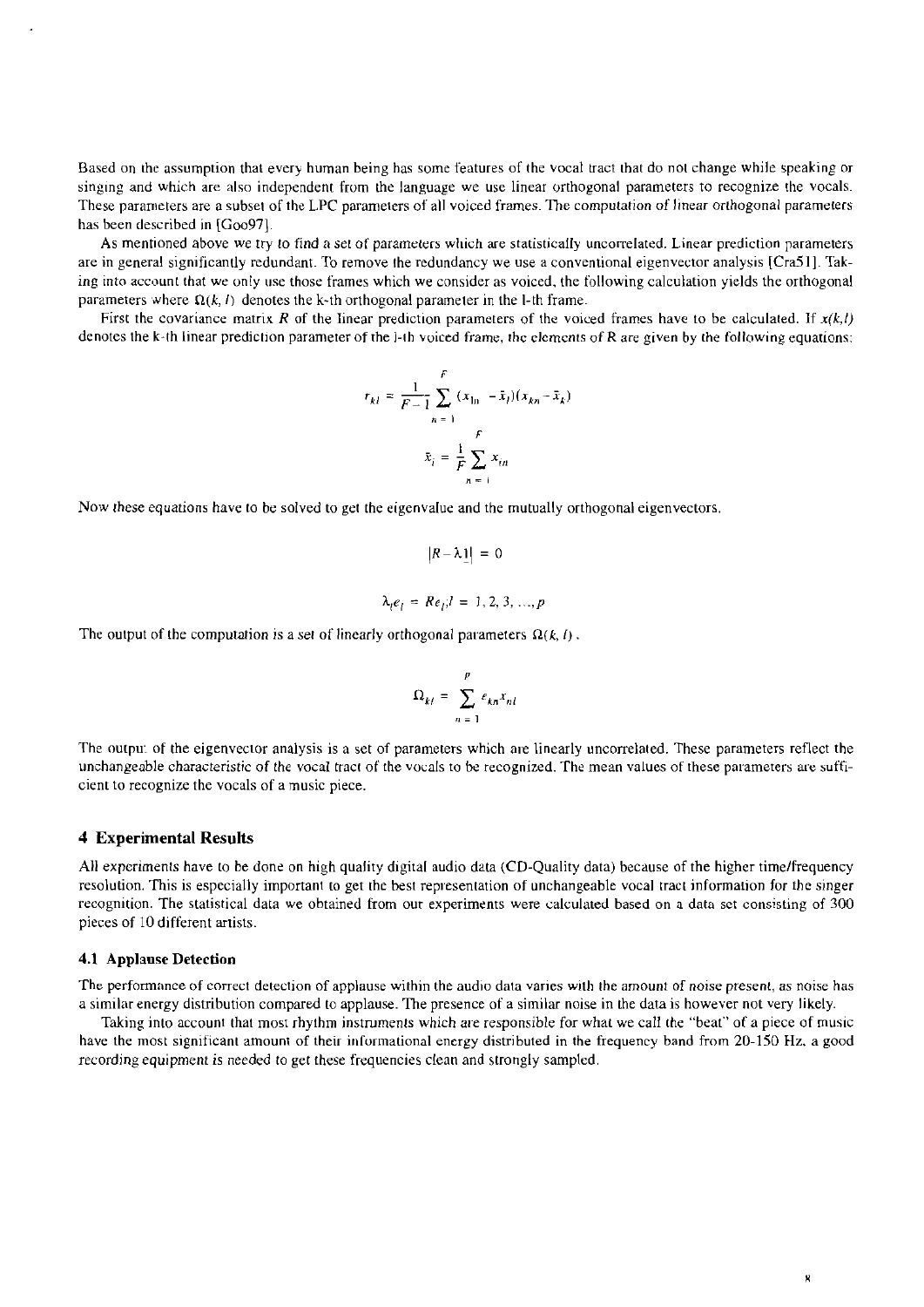Another vital issue is the correct mixture of the left and right stereo channels. For now we only use single channel analysis. Mixing the two channels is vital for the informational quality of the data. For future research it may be interesting to examine the two channels separately and later to correlate the gathered information to get more reliable classification results.



*Figure 7:* User interface for singer recognition analysis. Main window / analysis frame window / result window

# 4.2 Beat and **Drum** Hecognitinn

Besides 300 music clips (see above) we also used a set of 150 sound files recorded from metronome and from the rhythm section of a synthesizer as reference rhythm structures. Using these reference data sets only consisting of beat data (metronome data) and of different rhythm data (walz, samba, foxtrott from synthesizer) together with the 300 music clips recorded from CDs we could classify app. 80 percent of the examined music pieces correctly. The remaining 20 percent where the algorithm failed consisted mostly of jazz and of classical pieces.

These tsults show thar our genre recognition based on the idea of **n** rhythm detection works reliable for pop, rock or dance music. We classify all other genres as "unknown"; further work is needed to determine the genre of jazz or classical music.

# 4.3 Vocals Recognition

The retrieval and recognition performance of vocals which have been described by our parameters and stored in a database depends significantly on the metric used to compare the data. The linear prediction orthogonal parameters are by definition statistically uncorrelated. A dissimilarity feature is hence given by the following equation: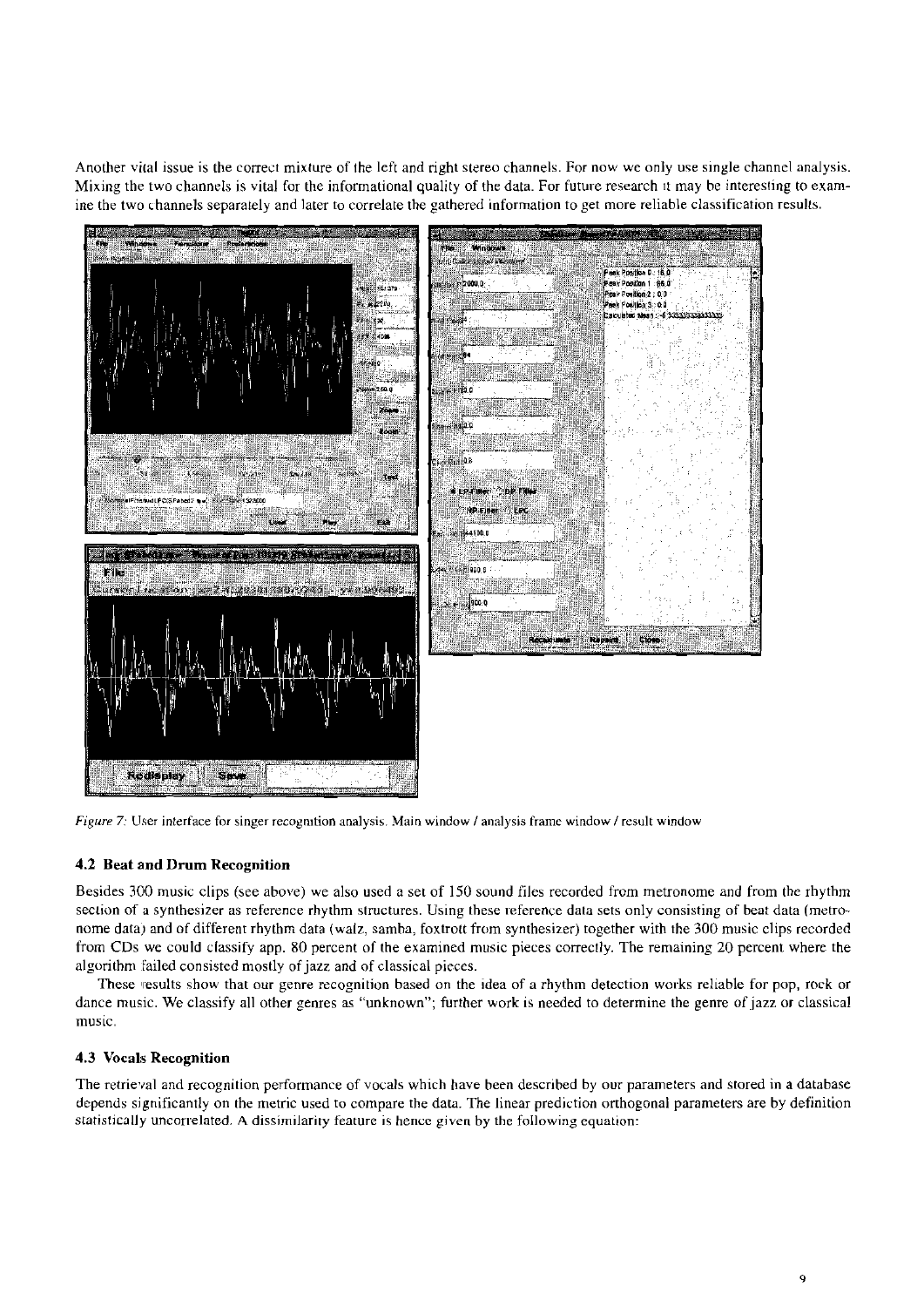$$
d = \sum_{i=p'}^{p} \langle \frac{\overline{\omega}_{i-Z_i}}{\sqrt{\lambda_i}} \rangle^2 J
$$

where

- $\overline{\omega}_i$ : average value of orthogonal parameters of recognized vocals
- $\lambda$ ,: reference eigenvalue of i-th parameter
- $\frac{1}{2}$ : average number of frames in set for recognized vocals <br>**2.** 2,: mean value of 1-th parameter of unknown singer
- 



Figure 8: Interface for speaker recognition / Output of every stage of center clipping

The dissimilarity feature has a good performance (see Figure 9). Figure 9 shows that data points for different pieces of Paul Simon from different records are located in a close neighborhood. Data points for Lionel Richie, Kenny Rogers and Joan Baez are located in other sections. The overall performance of the linear prediction orthogonal parameters was around 90 percent for those pieces where only one artist was singing. However, for duets and chorus pieces the performance is much lower. In our future work we will have to think about mechanisms to deal wiih duets.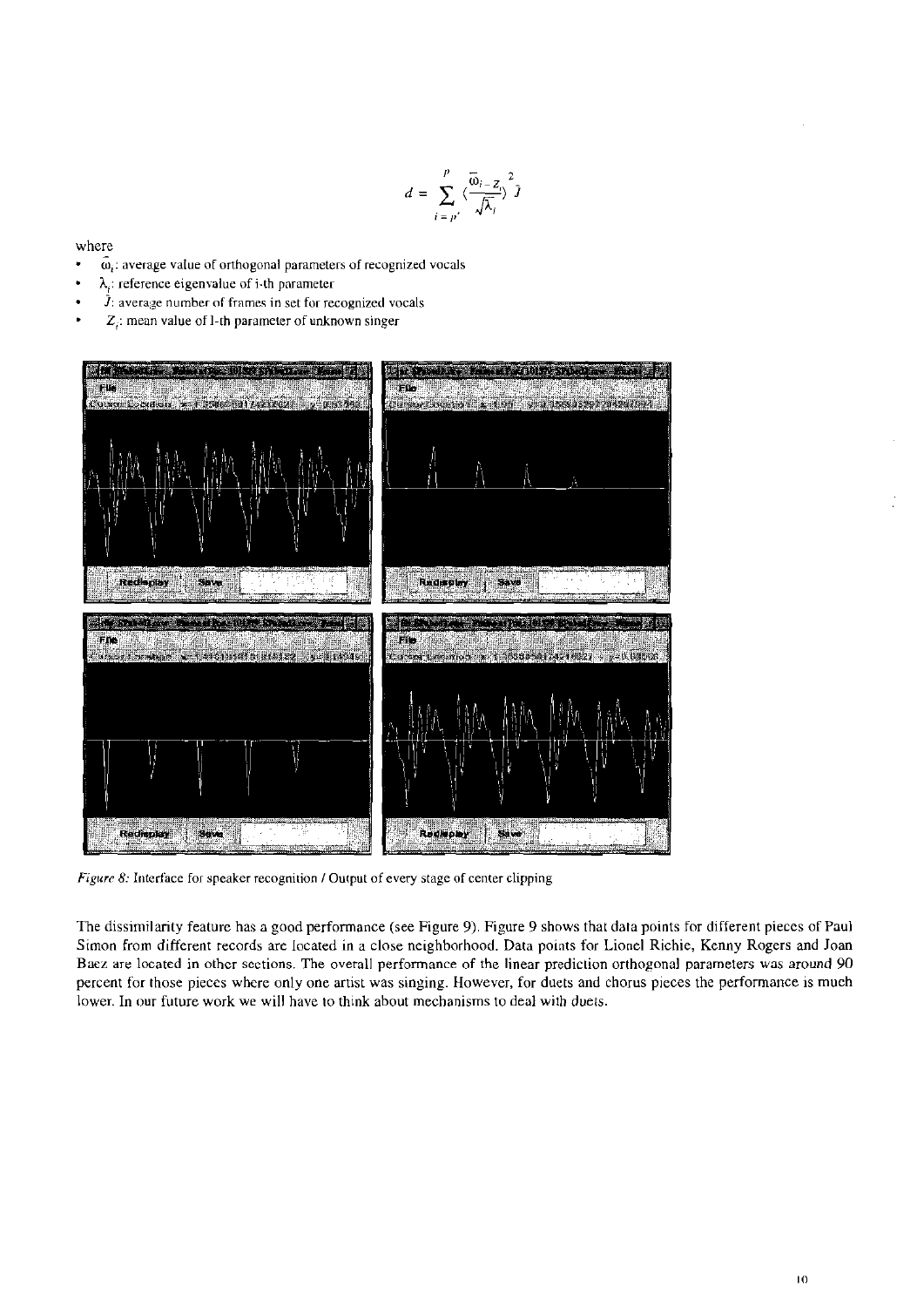

*Figure 9:* Similarity of music clips

| coefficent# | (1)<br>Paul Simon/<br>Homeward<br>Bound | (2)<br>Paul Simon/<br>Sound of<br>Silence | (3)<br>Paul Simon/<br>The Boxer | (4)<br>Kenny<br>Rodgers/<br>The Gambler | (5)<br>Joan Baez/<br>Amazing<br>Grace | (6)<br>Lionel Richie/<br>Hello |
|-------------|-----------------------------------------|-------------------------------------------|---------------------------------|-----------------------------------------|---------------------------------------|--------------------------------|
|             | 6.98                                    | 7.97                                      | 8.32                            | 8.60                                    | 16.49                                 | 10.23                          |
|             | 0.78                                    | 1.07                                      | 0.56                            | 1.08                                    | 1.10                                  | 0.49                           |
| 3           | 0.124                                   | 0.098                                     | 0.105                           | 0.137                                   | 0.071                                 | 0.113                          |

Table 1: First three orthogonal linear prediction coefficients for different songs / artists

#### **5 Conclosions and Outlook**

In this paper we described the lCOR system which follows an MPEG-7 approach to index and retrieve music clips (audio and video). Unlike other systems ICOR is based on a scene model from which the necessary algorithms are derived. In this paper we descrihed the detection of npplause. the rccognition of beats per minute and the recognition of ihe vocals (artist) of a music piece. However, these algorithms have tobe understood as a first step. We currently try to improve the performance of the existing algorithms, especially the recognition of duets. We also develop new algorithms to improve the overall